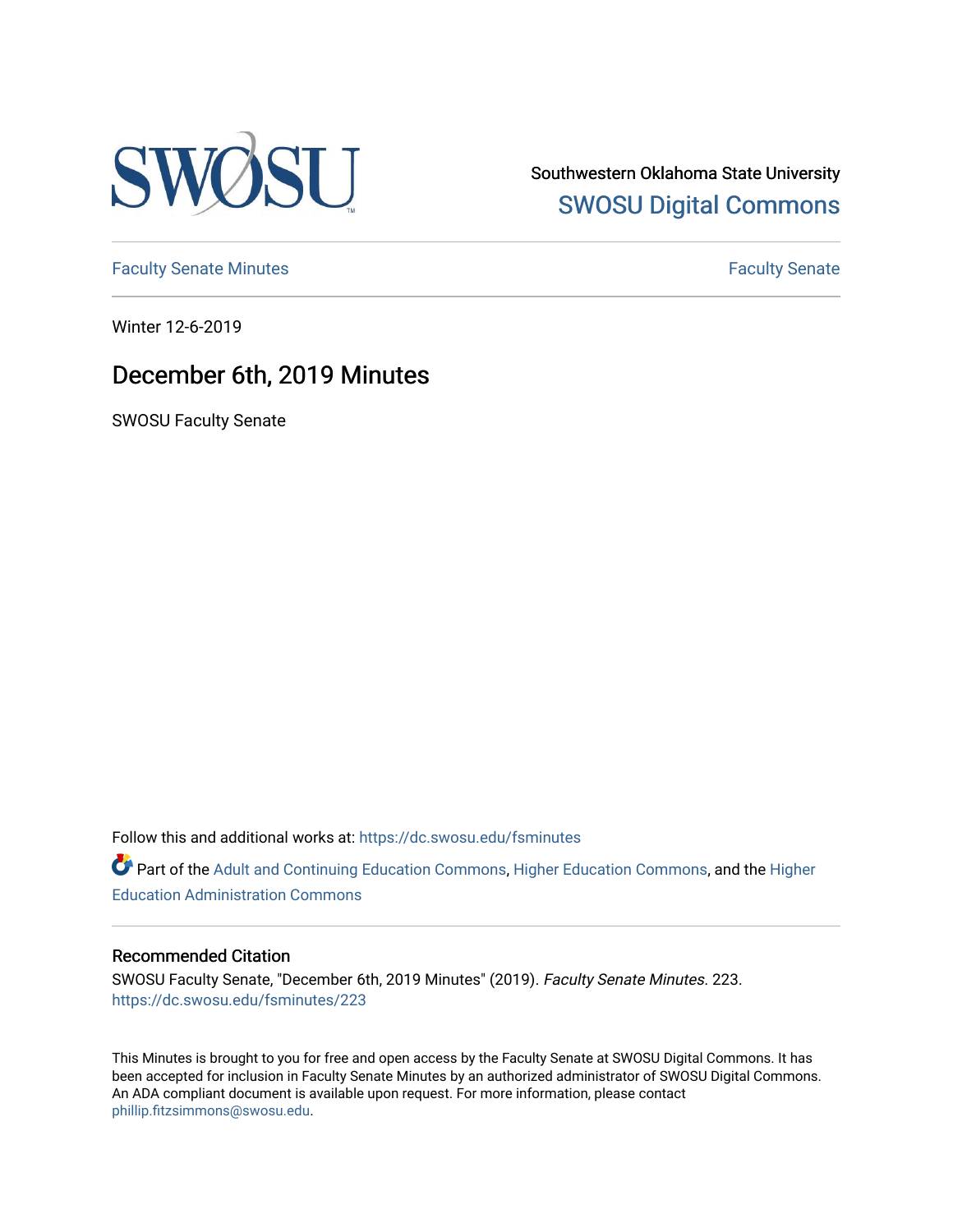# SWOSU Faculty Senate

December  $6<sup>th</sup>$ , 2019 Minutes

- **I. Call to Order:** Faculty Senate President Stephen Burgess called the December meeting of the Faculty Senate to Order at 2:34 p.m. in HEC 213.
- **II. Establishment of a Quorum:** Lisa Boyles, Landry Brewer (ZOOM), Sherri Brogdon, Stephen Burgess, Melanie Claborn, Rachel Davis, Jerry Dunn, Amanda Evert, Phillip Fitzsimmons, Swarup Ghosh, Meri Hix, Paul Hummel, Chris Horton, Sunu Kodumthara (ZOOM), Sharon Lawrence, Alex Lee, Scott Long, David Martyn, Evette Meliza, Kathy O'Neal, Jess Parker (ZOOM), Hank Ramsey, Hardeep Saluja, Tugba Sevin, Amanda Smith-Chesley, Tony Stein, Carie Strauch, Karen Sweeney, Muatasem Ubeidat
- **III. Certification of Substitutes:** None
- **IV. Presentation of Visitors:**
- **V. Approval of Minutes:**

### **VI. Announcements**

- A. President Stephen Burgess
	- 1. Executive Council Meeting: Dec  $2^{nd}$  and Dr. South Dec  $3^{rd}$ 
		- a. HLC update: Plan is to have the plan reviewed by Dr. Grant, Dr. Crall, and Dr. South. Comments from previous visit have been addressed. The visit occurs Oct. 5 and 6, 2020.
		- b. Pancake breakfast Sun Dec 8<sup>th</sup>
		- c. SWOSU Scholarly Activity Fair had 109 presentations.
		- d. Jan  $31<sup>st</sup>$  submissions due for OK Research Day 2020
		- e. 400 attended the Health Career Day
		- f. Faculty Senate University Policies Committee chair contact Dr. South to discuss standing committees
		- g. Drop out Detective: Active Spring 2020. At first will be those enrolled in the Student Success Center grant. Will only be able to see the category of risk for the student. Departments will be surveyed to determine who they want to have access (e.g., advisors, all majors). Later in semester (Spring Break) will open to include all students.
		- h. University Bookstore: Follett will leave by June 30<sup>th</sup>. Convenience store, apparel, and some technology related items will remain. Vendors are being sought at this point.
- B. Secretary/Treasurer Amanda Evert
	- 1. Roll Sheet—please sign
	- 2. Treasurer's Report